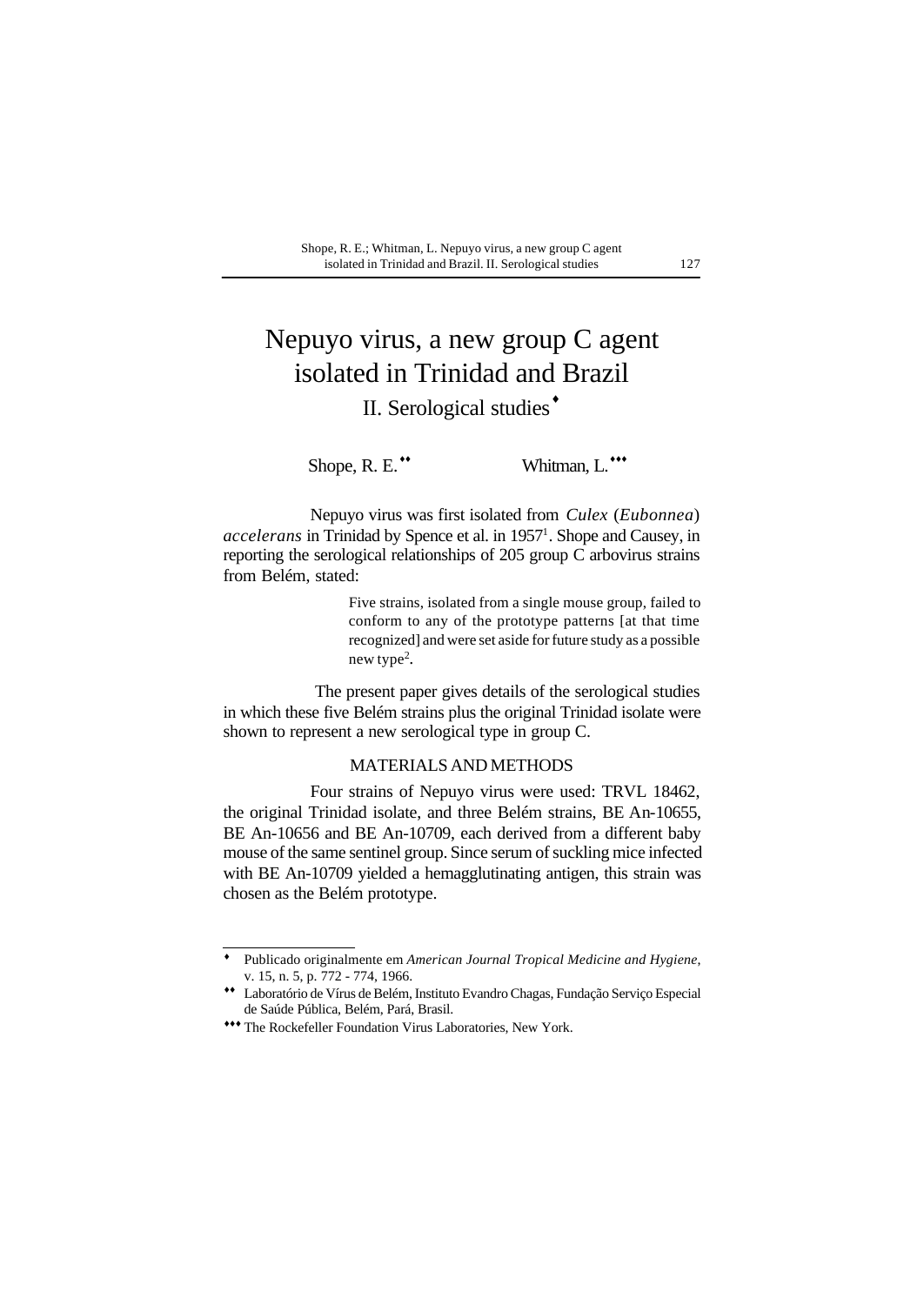#### 128 *Memórias do Instituto Evandro Chagas:* Arbovírus

The previously described group C strains used were as follows: Oriboca, BE An-17 and BE An-913; Marituba, BE An-15; Apeu, BE An-848; Murutucu, BE An-974 and BE An-879; Caraparu, BE An-3994 and BE H-5546; and Itaqui, BE An-12797.

Complement-fixation (CF) testing was performed in plastic plates by a microtechnique modified from Fulton and Dumbell<sup>3</sup>. Approximately two units of complement were used, with primary incubation overnight at 4°C. Hemagglutinins were prepared from the sera of suckling mice by acetone extraction. Hemagglutination-inhibition (HI) testing was done in lucite trays using goose red blood cells, according to the techniques of Clarke and Casals<sup>4</sup>. Neutralization (N) testing was done in 3-day-old mice by the constant serum, varying virus dilution method. Serum-virus mixtures were incubated for one hour at 37°C and inoculated intraperitoneally (i.p.)

For HI and CF testing, both immune and hyperimmune sera were prepared in adult mice inoculated i.p. Hyperimmune sera were produced by injecting live virus, as indicated in Table 2. Immune sera were made as follows: For BE An-10709, Apeu and Marituba viruses, mice were given a single injection of 10% infected mouse liver and bled three weeks later. TRVL 18462 serum was made with two injections of infected mouse brain. For Oriboca, Murutucu, Caraparu and Itaqui viruses, a 10% liver suspension inactivated for one hour at 37°C with 0.5% beta-propiolactone was administered on days 1 and 3, live vaccine was given on day 10 and the mice were bled on day 21.

Immune sera for N testing were prepared in guinea pigs given a single i.p. inoculation of 10% infected mouse liver and bled between 13 and 20 days postinoculation.

#### RESULTS

TRVL 18462 and BE An-10709 viruses were independently recognized as group C agents in Trinidad and Brazil, respectively  $1,2$ . Reciprocal cross CF and HI testing subsequently showed TRVL 18462 to react in a manner indistinguishable from that of BE An-10709.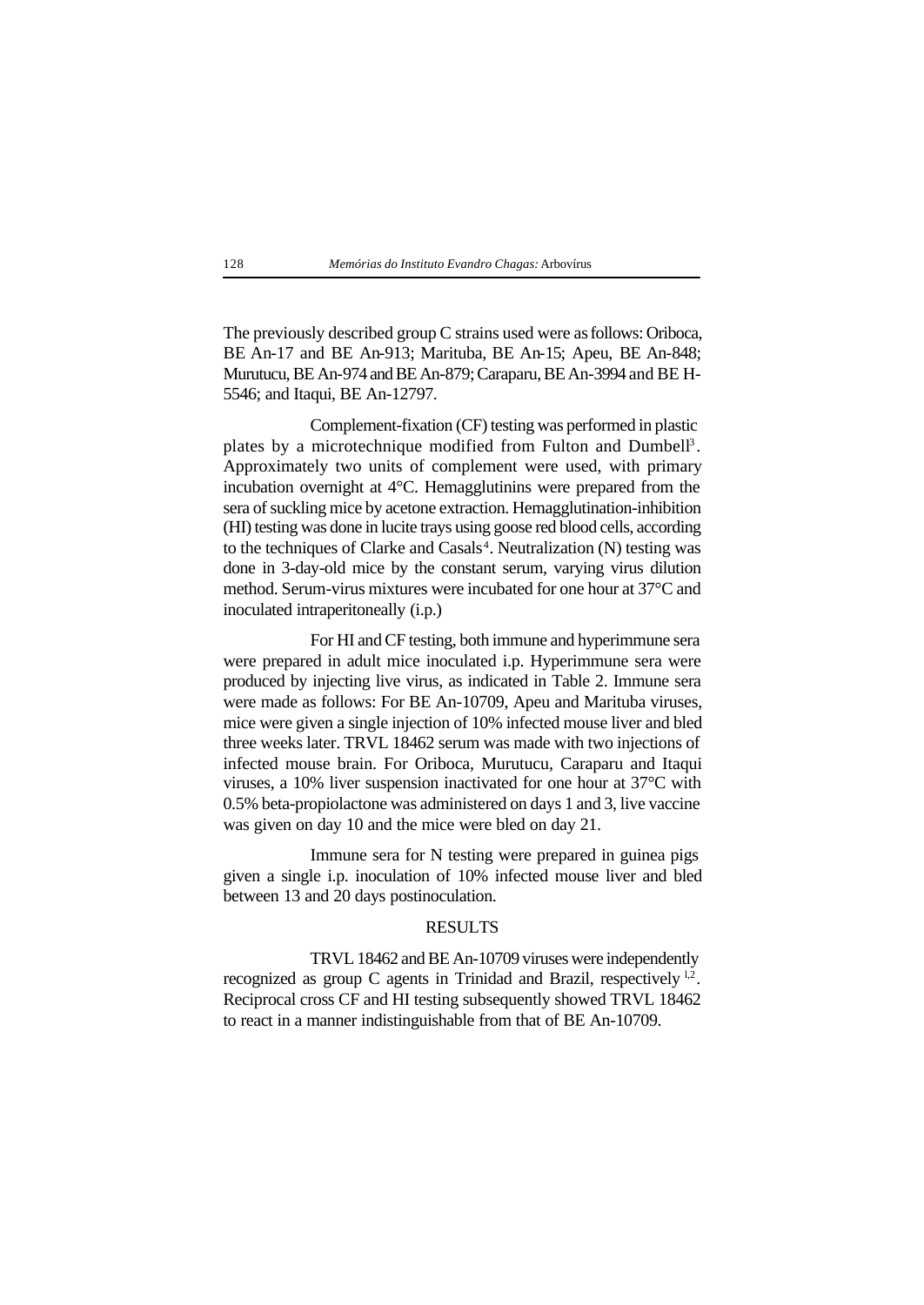| Shope, R. E.; Whitman, L. Nepuyo virus, a new group C agent |     |
|-------------------------------------------------------------|-----|
| isolated in Trinidad and Brazil. II. Serological studies    | 129 |

Next, reciprocal cross-HI studies with the BE An-10709 strain hemagglutinin and immune mouse sera for group C prototype viruses demonstrated that Nepuyo virus differed from the known members of group C (Table 1). Cross-reactivity was noted with Murutucu serum but not with sera for other group C prototypes. When hyperimmune sera were used (Table 2), titers were higher in the homologous systems and a greater degree of cross-reactivity was noted.

The results of N testing (Table 3) closely followed those obtained in HI testing. Nepuyo virus was distinct by N test but crossreacted to a significant degree with Murutucu, Marituba and Itaqui viruses. Again, the most marked cross-reaction occurred with Murutucu serum.

In CF testing (Table 4), Nepuyo virus also was distinct from the six group C types. Cross-reactions were observed with Marituba and Apeu viruses, and to a lesser degree with Murutucu and Oriboca.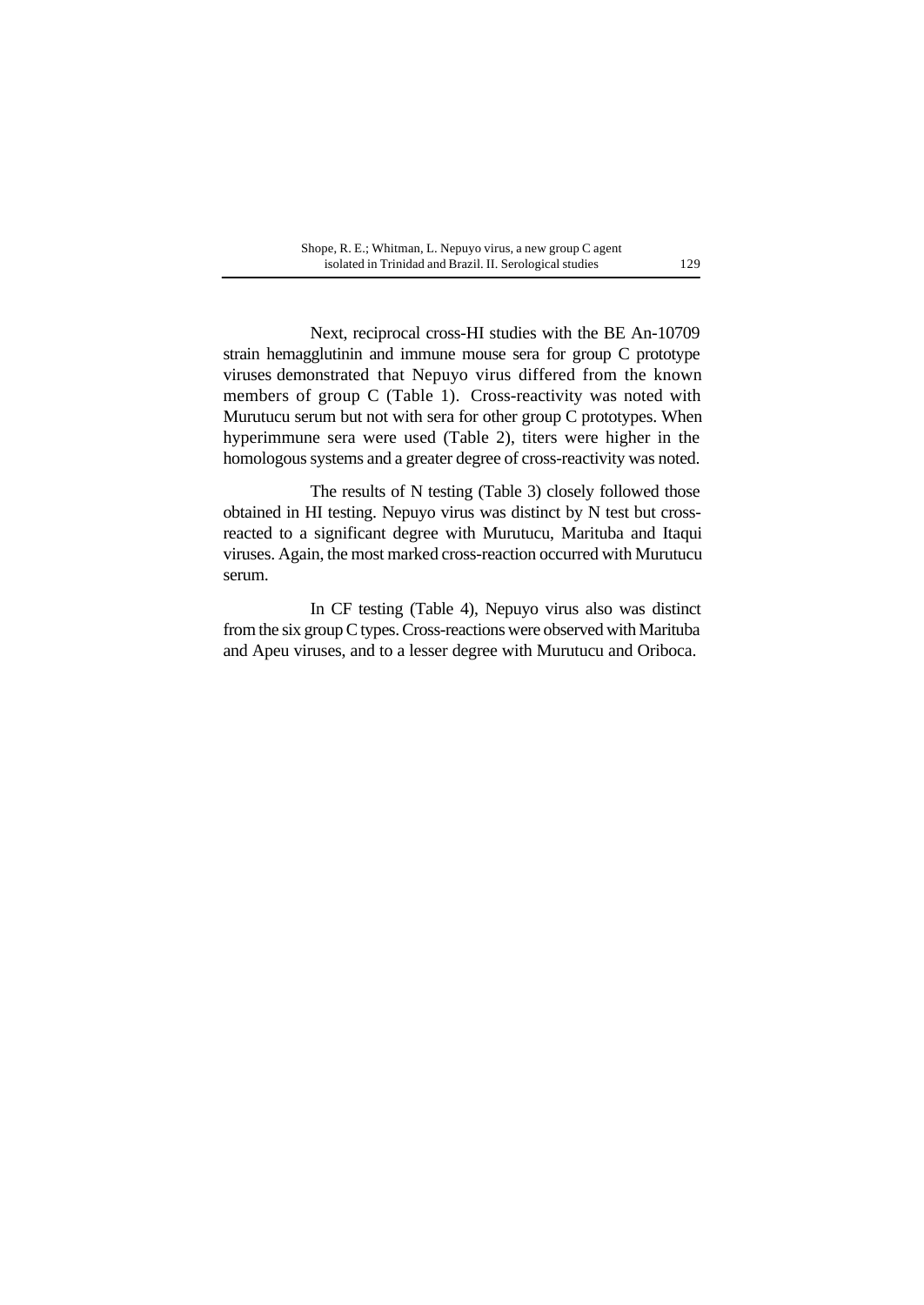| Table 1 – HI relationships of Nepuyo virus to previously described group C prototype viruses using | mouse immune sera |                              |               |                 |               |                 |         |                    |
|----------------------------------------------------------------------------------------------------|-------------------|------------------------------|---------------|-----------------|---------------|-----------------|---------|--------------------|
|                                                                                                    |                   |                              |               |                 | Serum         |                 |         |                    |
|                                                                                                    |                   |                              |               |                 |               |                 |         |                    |
| Antigen                                                                                            | Nepuyo            | Nepuyo   Murutucu   Marituba |               |                 | Apeu          | Caraparu        | Oriboca | Itaqui             |
|                                                                                                    |                   | BEAn-10655 BEAn-10656 An-974 |               | An-15           | An-848        | An-3994         | An-17   | An-12797           |
| Nepuyo, BE An-10709                                                                                | $>320*$           | >320                         | $\frac{1}{2}$ |                 |               |                 |         |                    |
| Murutucu, BE An-974                                                                                |                   |                              | >320          |                 |               |                 |         |                    |
| Marituba, BE An-15                                                                                 |                   |                              |               | 80              |               |                 |         |                    |
| Apeu, BE An-848                                                                                    |                   |                              |               |                 | $\frac{1}{2}$ |                 |         |                    |
| Caraparu, BE An-3994                                                                               |                   |                              |               |                 |               | 320             |         |                    |
| Oriboca, BE An-17                                                                                  |                   |                              |               |                 |               |                 | 80      |                    |
| Itaqui, BE An-12797                                                                                |                   |                              |               |                 |               |                 |         | 80                 |
| * Reciprocal of the serum dilution inhibiting eight antigen units; $0 =$ less than ten.            |                   |                              |               |                 |               |                 |         |                    |
|                                                                                                    |                   |                              |               |                 |               |                 |         |                    |
| Table $2 - H1$ relationships of Nepuyo virus to group C viruses using mouse hyperimmune sera       |                   |                              |               |                 |               |                 |         |                    |
|                                                                                                    |                   |                              |               | Serum           |               |                 |         |                    |
|                                                                                                    | Nepuyo            | Nepuyo                       |               | Murutucu        | Caraparu      | Apeu            |         | Oriboca            |
| Antigen                                                                                            | BE An-10709       | TR 18462                     |               | <b>BEAn-879</b> | BE H-5546     | <b>BEAn-848</b> |         | BE An-913          |
|                                                                                                    | 2 inj.            | $\frac{1}{4}$                |               | 2 inj.          | 2 inj.        | ig.<br>I        |         | $2 \overline{m}$ . |

 $\begin{array}{|c|c|c|c|c|}\hline \multicolumn{1}{|c|}{\textbf{O}} & \multicolumn{1}{|c|}{\textbf{O}} & \multicolumn{1}{c|}{\textbf{O}} & \multicolumn{1}{c|}{\textbf{O}} & \multicolumn{1}{c|}{\textbf{O}} & \multicolumn{1}{c|}{\textbf{O}} & \multicolumn{1}{c|}{\textbf{O}} & \multicolumn{1}{c|}{\textbf{O}} & \multicolumn{1}{c|}{\textbf{O}} & \multicolumn{1}{c|}{\textbf{O}} & \multicolumn{1}{c|}{\textbf{O}} & \multicolumn{1}{c|}{\text$ 

 $\frac{1280}{2}$ 

| 16<br>| 8

 $\circ$ 

 $\circ$ 

∣੩

Murutucu, BE An-974 | 160 | 160 | 160 | 160 | 160 | 160 | 160 | 160 | 160 | 160 | 160 | 160 | 160 | 160 | 160 | 160 | 160 | 160 | 160 | 160 | 160 | 160 | 160 | 160 | 160 | 160 | 160 | 160 | 160 | 160 | 160 | 160 | 160 | 16

 $\frac{1560*}{320}$ <br>160<br>160

Nepuyo, BE An-10709

Caraparu, BE An-3994 160 80 640

 $\begin{array}{c} 68 \\ 88 \end{array}$ 

 $\frac{1}{40}$  and  $\frac{1}{40}$  and  $\frac{1}{40}$  and  $\frac{1}{40}$  and  $\frac{1}{40}$  and  $\frac{1}{40}$  and  $\frac{1}{40}$  and  $\frac{1}{40}$  and  $\frac{1}{40}$  and  $\frac{1}{40}$  and  $\frac{1}{40}$  and  $\frac{1}{40}$  and  $\frac{1}{40}$  and  $\frac{1}{40}$  and  $\frac{1}{40}$ 

Oriboca, BE An-17  $\begin{array}{|c|c|c|c|c|c|c|c|} \hline \text{Oriboca, BE A} & \text{or} & 0 & 0 & 0 & 0 & 160 \ \hline \end{array}$ 

 $\circ$ 

 $\circ$ 

 $Oriboca$ , BE An-17

160

640

640

\* Reciprocal of the serum dilution inhibiting eight antigen units; 0 = less than 40.

\* Reciprocal of the serum dilution inhibiting eight antigen units;  $0 =$  less than 40.

130 *Memórias do Instituto Evandro Chagas:* Arbovírus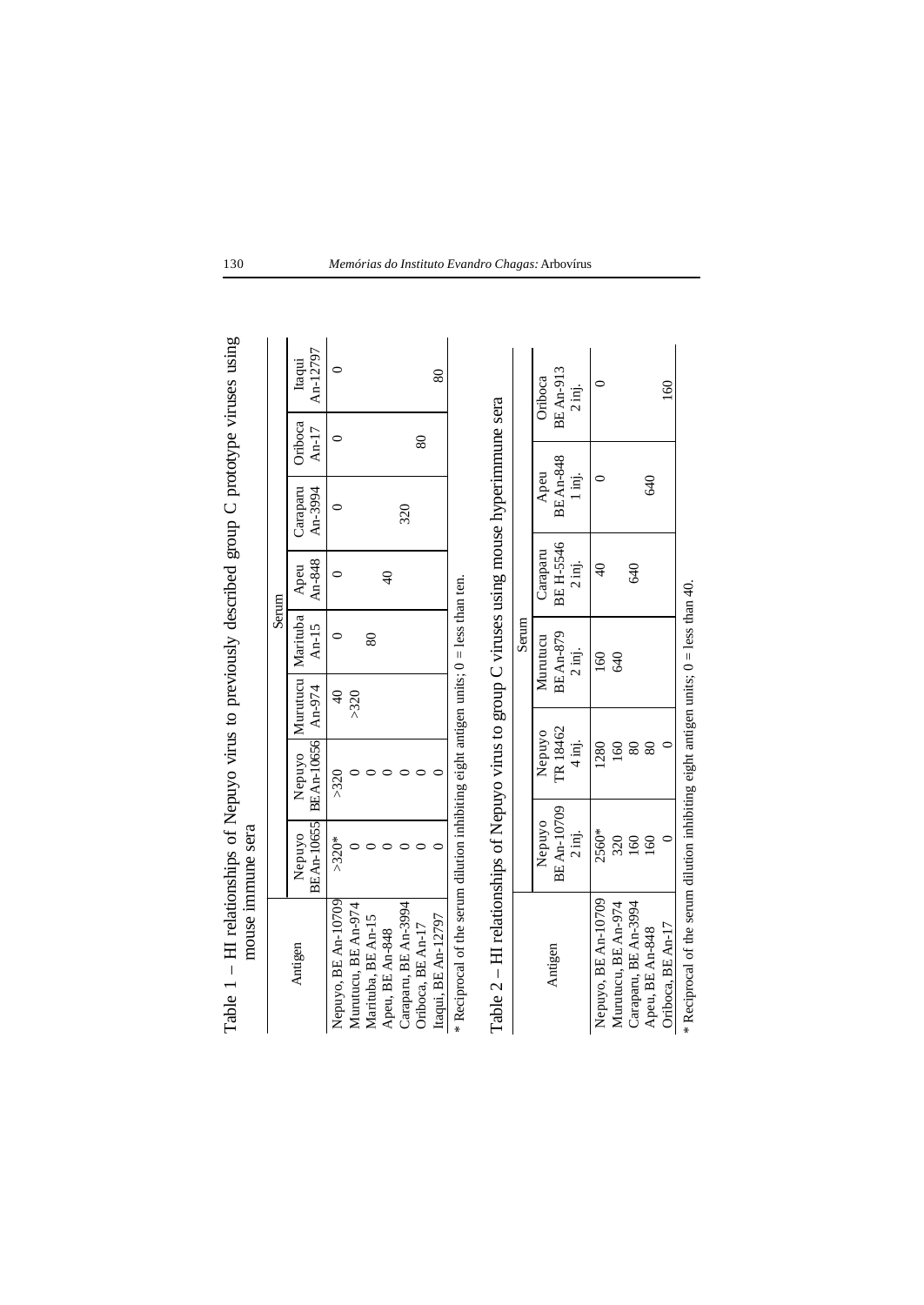| Table $3 - N$ test relationships of Nepuyo virus to group C viruses using guinea pig immune sera                                   |                    |                    |                   |          |                |                     |                    |                  |
|------------------------------------------------------------------------------------------------------------------------------------|--------------------|--------------------|-------------------|----------|----------------|---------------------|--------------------|------------------|
|                                                                                                                                    |                    |                    |                   | Virus    |                |                     |                    |                  |
| Serum                                                                                                                              | An 10709<br>Nepuyo | Murutucu<br>An 974 | Marituba<br>An 15 |          | An 848<br>Apeu | Caraparu<br>An 3994 | An 12797<br>Itaqui | Oriboca<br>An 17 |
| Nepuyo, BE An 10709<br>Murutucu, BE An 974                                                                                         | $\frac{5.1}{3.8}$  | $\frac{1}{2}$ 4.6  | 2.4               |          | $\circ$        | $\circ$             | 1.7                |                  |
| Marituba, BE An 15                                                                                                                 | 2.3                |                    | $\vec{r}$         |          |                |                     |                    |                  |
| Caraparu, BE An 3994<br>Apeu, BE An 848                                                                                            | $\circ$<br>0.5     |                    |                   |          | $\geq 4.8$     | 5.2                 |                    |                  |
| Itaqui, BE An 12797<br>Oriboca, BE An 17                                                                                           | 3.0                |                    |                   |          |                |                     | $\frac{4}{4}$      | $\geq 6.7$       |
| * Log neutralization index.                                                                                                        |                    |                    |                   |          |                |                     |                    |                  |
| Table $4 - CF$ relationships of Nepuyo virus to group C viruses using mouse immune                                                 |                    |                    |                   |          |                |                     |                    |                  |
|                                                                                                                                    |                    |                    |                   | Serum    |                |                     |                    |                  |
| Antigen                                                                                                                            | Nepuyo             | Nepuyo BE          | Marituba          | Apeu     | Murutucu       | Oriboca             | Caraparu           | Itaqui           |
|                                                                                                                                    | TR 18462           | An 10709           | An 15             | An 848   | An 974         | An $17$             | An 3994            | An 12797         |
| Nepuyo, TR 18462                                                                                                                   | $16/$ $28*$        | 32/128             | $\infty$          | $\infty$ | $\infty$       | $\infty$            | $\infty$           | $\infty$         |
| Nepuyo, BE An 10709                                                                                                                |                    | 32/8               | $\infty$          | $\infty$ | $\infty$       | $\infty$            | $\infty$           | $\infty$         |
| Marituba, BE An 15                                                                                                                 | 8/64               | 8/16               | 64/128            |          |                |                     |                    |                  |
| Apeu, BE An 848                                                                                                                    | 8/128              | 8/64               |                   | 64/128   |                |                     |                    |                  |
| Murutucu, BE An 974                                                                                                                | $\infty$           | 8/32               |                   |          | 128/32         |                     |                    |                  |
| Oriboca, BE An 17                                                                                                                  | $\infty$           | $\frac{4}{32}$     |                   |          |                | 64/128              |                    |                  |
| Caraparu, BE An 3994                                                                                                               | $\infty$           |                    |                   |          |                |                     | 32/64              |                  |
| Itaqui, BE An 12797                                                                                                                | $\infty$           | $\infty$           |                   |          |                |                     |                    | $32/$ > $128$    |
| * Reciprocal of the serum dilution over the reciprocal of the antigen dilution fixing complement. The first dilution used was 1:4. |                    |                    |                   |          |                |                     |                    |                  |
| Results are a composite of two tests.                                                                                              |                    |                    |                   |          |                |                     |                    |                  |

#### Shope, R. E.; Whitman, L. Nepuyo virus, a new group C agent isolated in Trinidad and Brazil. II. Serological studies 131